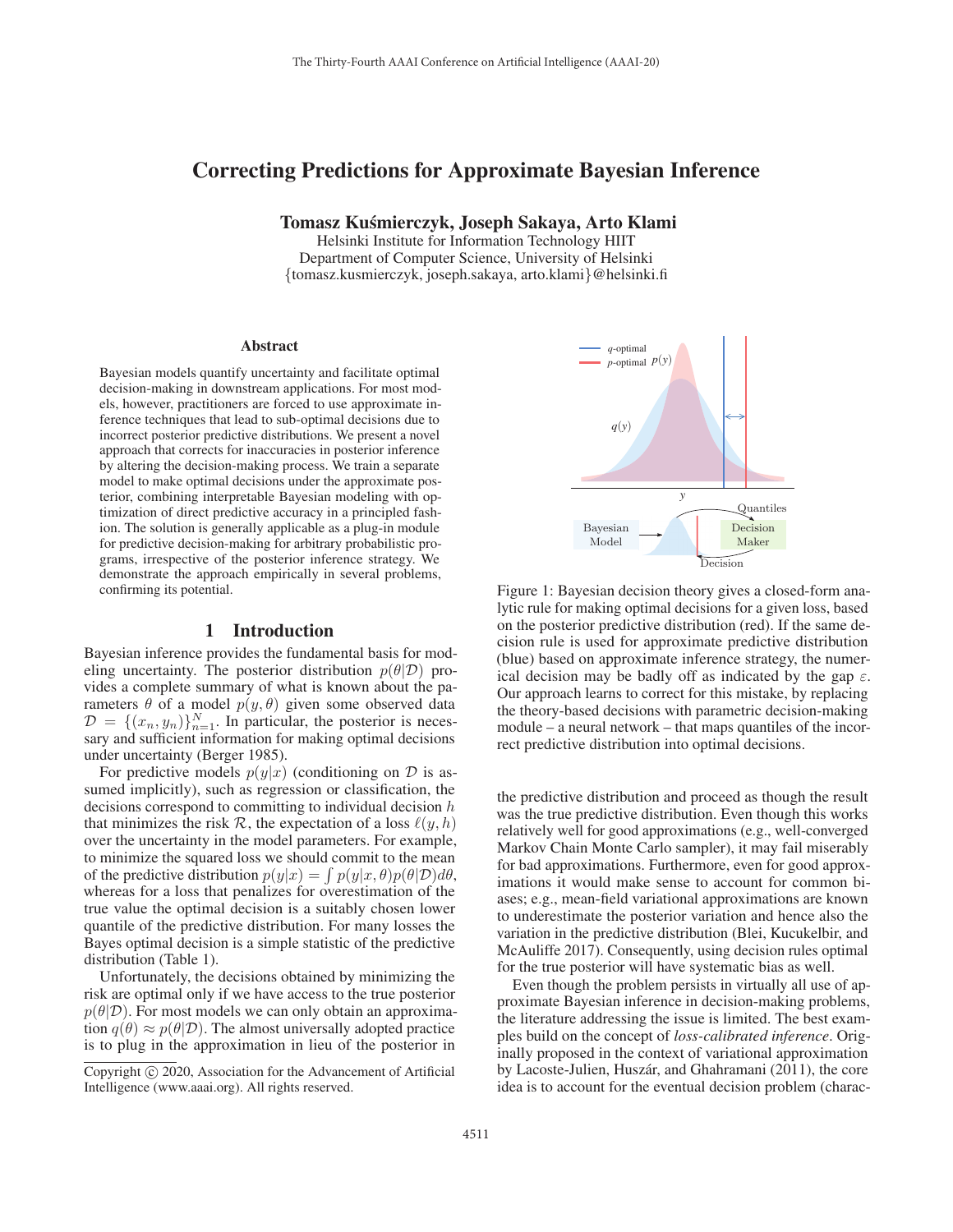terized by some loss) during inference by altering the learning objective for approximate inference. Recently Cobb, Roberts, and Gal (2018) and Kuśmierczyk, Sakaya, and Klami (2019) have presented practical algorithms building on this principle, but despite the elegant theory the procedure runs into several practical difficulties: It is computationally heavy, requires knowing the decision loss during inference, and the empirical improvements are typically meagre. A similar approach has been proposed also for MCMC (Abbasnejad, Domke, and Sanner 2015), with similar drawbacks.

We propose an alternative, novel approach for making optimal decisions based on a probabilistic model characterized by an approximate posterior. Instead of modifying the *inference procedure* as in loss-calibrated inference, we modify the *decision making phase* by replacing the analytic Bayes optimal decisions with a parametric function tuned to minimize the risk for the approximate posterior at hand. The proposed approach is conceptually simple, can be applied on top of any approximate posterior irrespective of the manner it was obtained, does not require re-computing the posterior approximation for new losses, and it is demonstrated empirically to clearly outperform the loss-calibrated inference approach (Kuśmierczyk, Sakaya, and Klami 2019) in some scenarios. When applied on the true posterior the procedure reverts back to the standard Bayes optimal decision.

Our key idea is to couple the Bayesian model with a decision-making module, in practice a neural network, which takes as input a characterization of the predictive distribution  $p(y|x)$  and outputs the decision h. It mimics optimal Bayesian decision rules by using the same input sufficient for optimal decisions, but is optimized to minimize a particular risk. The principle is illustrated in Figure 1.

Training a flexible mapping from the predictive distribution to the decisions by direct optimization of the empirical risk can, naturally, overfit to the specific data collection. Furthermore, a flexible mapping may, under some conditions, overrule the underlying model, by making predictions not supported by the assumed model. We overcome these issues by presenting a generalized Bayesian inference strategy, building on Bissiri, Holmes, and Walker (2016), over the decision-making modules. We provide a justified prior distribution that controls the decision-making module, by regularizing it towards the standard Bayes optimal decision, and demonstrate automatic prior specification using a light bootstrap procedure (Efron and Tibshirani 1994).

Our result is a plug-in tool that is applicable for every Bayesian model designed for predictive tasks. One can use any modeling framework or inference strategy, as long as we have access to samples from the predictive distribution. We demonstrate the approach for standard Bayesian models ranging from matrix factorization to sparse regression, and show improved decisions for poor approximations.

# 2 Background

To facilitate understanding the rest of the paper, we briefly summarize Bayesian decision theory, the concept of approximate posterior inference, and the standard approach for incorporating approximate posteriors into Bayesian decision making.

Table 1: Example losses and their p-optimal decisions.

| Loss                | <b>EXPRESSION</b>                                                                           | <b>DECISION RULE</b>                       |
|---------------------|---------------------------------------------------------------------------------------------|--------------------------------------------|
| squared<br>absolute | $(h - y)^2$<br>$ h - u $                                                                    | $\text{mean}_p  y $<br>$median_p[y]$       |
| imbalanced absolute | $\left\{ \begin{array}{ll} a\cdot h-y  & y\geq h\\ b\cdot h-y  & y < h \end{array} \right.$ | $\frac{a}{a+b}$ -quantile <sub>p</sub> [y] |
| tilted              | $\left\{\begin{array}{ll} t\cdot h-y &y\geq h\\ (1-t)\cdot h-y &y$                          | t-quantile <sub>p</sub> [y]                |

## 2.1 Bayesian Decision Theory

Bayesian decision theory (Berger 1985) defines a rigorous framework for decision-making under uncertainty. Given a loss function  $\ell(\theta, h)$  and a posterior distribution  $p(\theta|\mathcal{D})$ of a parametric model conditioned on the dataset  $D$ , the Bayes optimal decision  $h_n$  minimizes expected posterior loss  $\mathcal{R}_p(h) = \int \ell(\theta, h) p(\theta | \mathcal{D}) d\theta.$ 

In supervised settings, decisions are made for pairs  $(x, y)$ , and the risk  $\mathcal{R} = \mathbb{E}_{(x,y)\sim p_{\mathcal{D}}} \ell(y, h(x))$  is an expectation over unknown data generating distribution  $p_{\mathcal{D}}$ . For setups where we do not explicitly model  $p(x)$  but do assume a model for  $p(y|x)$ , we can define conditional risk for x using

$$
\mathcal{R}_p(h|x) = \int \ell(y,h)p(y|\mathcal{D},x)dy.
$$
 (1)

where  $p(y|\mathcal{D}, x) = \int p(y|\theta, x)p(\theta|\mathcal{D})d\theta$ . The optimal decisions for individual data points are then  $h_p =$ arg min<sub>h∈H</sub>  $\mathcal{R}_p(h|x)$ , denoted as *p-optimal* to indicate they are optimal for the true predictive distribution. Similarly, we call (1) the p*-risk* or simply risk. Table 1 presents p-optimal decisions for several example losses.

In practice the risk needs to be approximated by *empirical risk*  $\mathcal{ER} = \sum_{n=1}^{N} \ell(y_n, h(x_n))$ , based on some data collection where the distribution of x and y is purely empirical tion, where the distribution of  $x$  and  $y$  is purely empirical. More detailed discussion of Bayesian decision theory for supervised learning can be found in Lacoste-Julien, Huszár, and Ghahramani (2011).

#### 2.2 Approximate Inference

Typically, the posterior distribution  $p(\theta|\mathcal{D})$  is analytically intractable, and we need to resort to approximate inference techniques to replace it with a computationally tractable proxy  $q(\theta)$ . A wide array of inference tools are available with different trade-offs between computational time and efficiency. Monte Carlo Markov Chain (MCMC) methods approximate  $p(\theta|\mathcal{D})$  with samples from the posterior, with state-of-the-art algorithms using gradient-based information to improve convergence and speed (Hoffman and Gelman 2014). Distributional approximations, in turn, assume a parametric approximation family  $q(\theta; \alpha)$  and optimize for its parameters  $\alpha$  to minimize some discrepancy measure between the approximation and the true posterior. This can be done in multitude of ways, the most common strategies being variational approximation (Blei, Kucukelbir, and McAuliffe 2017) and expectation propagation (Gelman et al. 2017; Minka 2001). Distributional approximations often have computational advantage over MCMC, but are biased or inaccurate especially when using poor approximation family (Yao et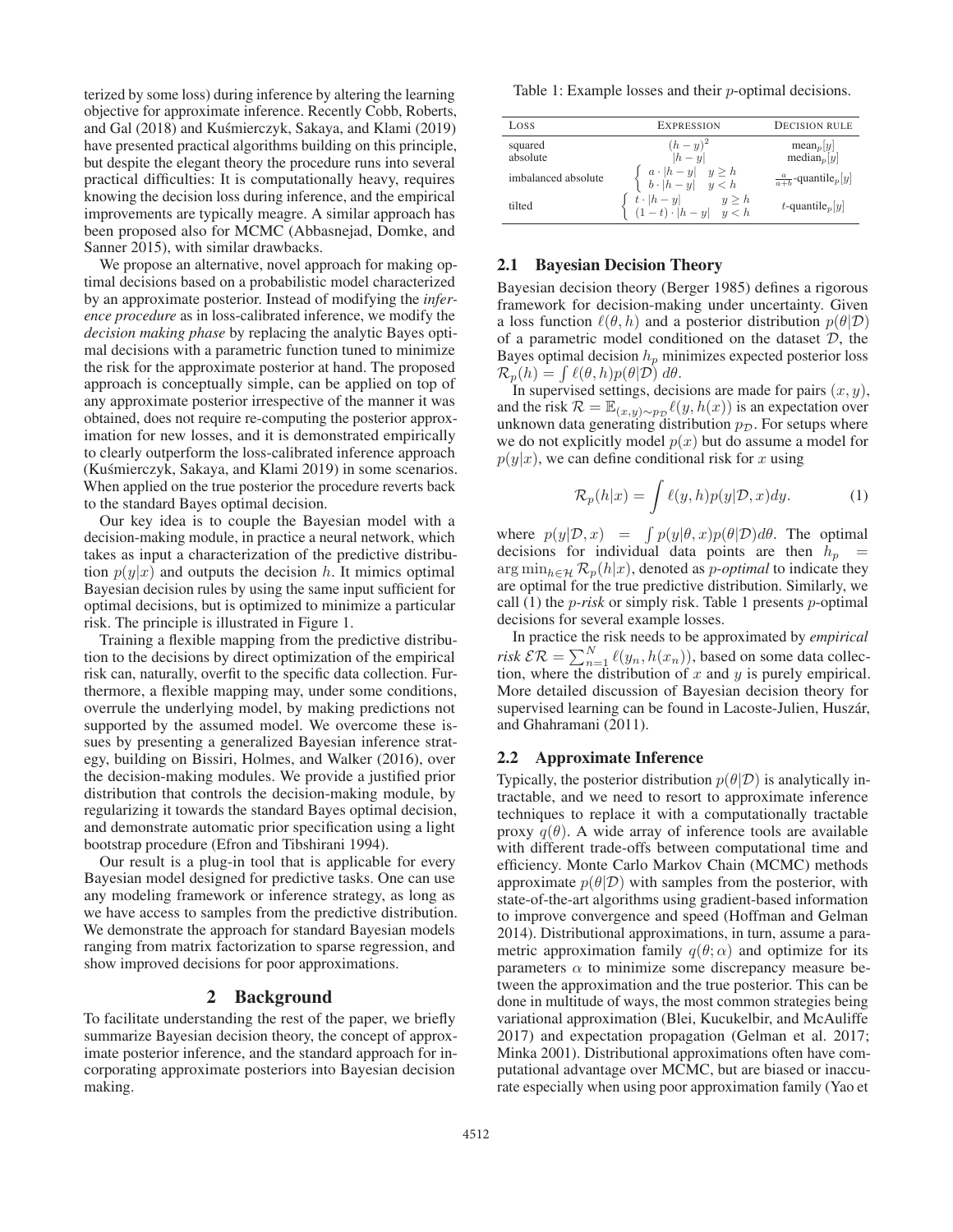al. 2018). For example, variational approximation minimizes a Kullback-Leibler divergence between the approximation and the true posterior, and hence underestimates posterior variation (Blei, Kucukelbir, and McAuliffe 2017).

Probabilistic programming tools, such as Stan (Carpenter et al. 2017) and Edward (Tran et al. 2016) have recently made practical Bayesian modeling easier, by coupling automatic inference engines based on Hamiltonian Monte Carlo (Hoffman and Gelman 2014) or gradient-based variational approximation (Titsias and Lázaro-Gredilla 2014; Kucukelbir et al. 2017) with easy model specification language. The typical mode of operation today is to specify the model in such a language, and the practitioner may not even care about the approximation strategy being used. This has made Bayesian modeling possible for wider audience, which implies more research is needed on how the models are being used in downstream applications.

#### 2.3 Decision-making for Approximate Inference

We often do not have access to the true posterior  $p(\theta|\mathcal{D})$ to evaluate the  $p$ -risk in Eq. 1. We instead use the approximation  $q(\theta)$  as a proxy for the posterior. Following the nomenclature of Lacoste-Julien, Huszár, and Ghahramani (2011), we define the q*-posterior predictive distribution*  $p_q(y|\mathcal{D}, x) = \int p(y|\theta, x)q(\theta) d\theta$  and the *q-risk* 

$$
\mathcal{R}_q(h|x) = \int \ell(y,h) p_q(y|\mathcal{D},x) dy.
$$

The q-optimal decisions  $h_q = \arg \min_{h \in \mathcal{H}} \mathcal{R}_q(h|x)$  minimize the  $q$ -risk. Despite the name, the  $q$ -optimal decisions are not optimal with respect to the p-risk. Instead, we typically have  $\mathcal{R}_p(h_q|x) > \mathcal{R}_p(h_p|x)$ . Section 3 describes how the discrepancy between  $h_q$  and  $h_p$  can be mitigated, when only having access to the approximation  $q(\theta)$ .

# 3 Predictive Decision Theory

Our goal is to make good – possibly even optimal – decisions, as measured by the risk R under a probabilistic model  $p(y, \theta)$ , when only having access to an approximation  $q(\theta)$  of the true posterior  $p(\theta|\mathcal{D})$ . We do this by introducing a parametric decision-making module  $f(p_q(y), \omega)$ , a function that takes as input a characterization of the predictive distribution  $p_q(y)$ under the approximate posterior and produces as an output the decision  $h$ . This module can be applied on top of arbitrary probabilistic models.

In the following, we describe the necessary technical elements required for implementing the proposed Predictive Decision Theory (PDT). We first formulate the problem as generalized Bayesian inference over the decision-makers in Section 3.1, and then explain how practical decision-making modules can be implemented in Section 3.2.

#### 3.1 Decision Belief Distributions

To provide justified uncertainty quantification for the decisions, we build on the generalized Bayesian inference framework by Bissiri, Holmes, and Walker (2016). They present a coherent procedure for updating beliefs for scenarios where the parameter of interest is connected to observations via

arbitrary loss functions, instead of likelihood functions. Their key result is that (using generic notation to avoid confusion with the symbols used in main derivations of our results)

$$
p(\eta|y) \propto e^{-\ell(\eta,y)} p(\eta)^{\lambda_1}
$$

is a valid posterior distribution for any loss  $\ell(\eta, y)$  that depends on the parameters  $\eta$  and the observation y, and any constant  $\lambda_1 > 0$  allowing for calibration of relative impact of the prior and the loss. In other words, we can use exponentiated negative losses in place of likelihoods and still characterize the uncertainty on  $\eta$  in a coherent manner.

The framework provides direct basis for decision-problems involving the model parameters  $\theta$  itself. Instead, we use it for predictive problems characterized by loss  $\ell(h, y)$  defined in terms of predicted quantities, for which the decision  $h$  is made based on the predictive distribution  $p(y)$  that is obtained via marginalization of model parameters θ. In particular, we consider *decision belief distributions*

$$
p(h|y) \propto e^{-\ell(h,y)} p(h)^{\lambda_1}
$$

and tie decisions for different y with parameteric *decisionmaking module* (DM)  $h = f(p_q(y), \omega)$ . DM makes decisions on the observed data y, is parameterized by  $\omega$ , and takes as input the predictive distribution  $p(y)$  (or an approximation  $p_q(y)$  from already trained model. This allows us to define the Bayesian update rule for belief distribution of a decisionmaking module

$$
p(\omega|y) \propto e^{-\ell'(\omega,y)} p(\omega)^{\lambda_1},\tag{2}
$$

where  $\ell'(\omega, y) := \ell(f(p_q(y), \omega), y)$  and  $p(\omega)$  is some prior defined over the parameters of the DM. The constant  $\lambda_1 > 0$ allows tuning the compromise, but importantly all values result in valid posterior.

#### 3.2 Decision Maker

We replace the standard decision-making procedure explained in Section 2.3 with parametric function (decision maker)  $f(p_q(y), \omega)$ , for which posterior inference is characterized by Eq.  $(2)$ . For a collection of N data instances the log-posterior is

$$
\log p(\omega|\mathcal{D}) = -\sum_{n=1}^{N} \ell'(\omega, y_n) + \lambda_1 \log p(\omega) + C_1
$$

$$
\propto -\underbrace{\frac{1}{N} \sum_{n=1}^{N} \ell'(\omega, y_n)}_{\mathcal{ER}} + \lambda \log p(\omega) + C, \quad (3)
$$

where  $C$  is a normalization constant that has no effect on inference and  $\lambda := \frac{\lambda_1}{N}$ . Empirical risk  $\mathcal{ER}$  appears naturally as a part of the objective. Suitable priors, however, help us to address the issue of generalization, to make sure the decisions are good for the true risk instead of just the empirical one. The formulation defines the basis for full posterior inference, but we focus on finding a single good decision-maker and hence resort to MAP estimation of Eq. (3) that is less computationally expensive.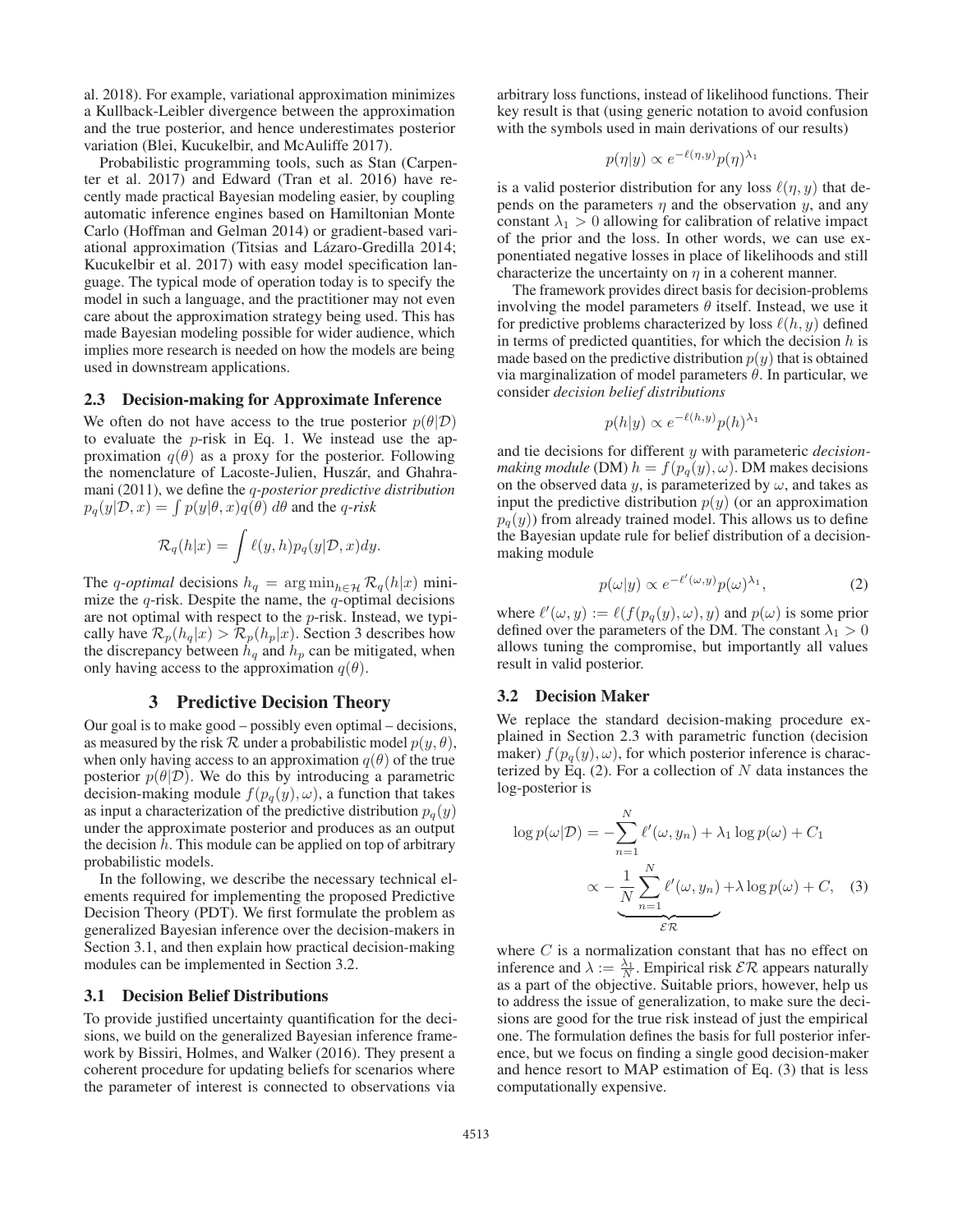**Regularization with**  $q$ **-optimal Decisions** We start by specifying the prior  $p(\omega)$  used for controlling the flexibility of the DM, by building on the assumption that  $q(\theta)$  is reasonably good approximation of  $p(\theta|\mathcal{D})$ . When they are identical the q-optimal decision  $h_q$  corresponds exactly to the *p*-optimal decision  $h_p$ , and for small approximation errors we would still expect to find the optimal decision in the neighborhood of the theoretical optimum.

Building on the above principle we define an implicit prior. Instead of placing a prior on the parameters  $\omega$  directly, we place a prior on the decisions  $h = f(p_q(y), \omega)$ , which induces a prior on  $\omega$ . For the decisions we assume the prior

$$
h^n \sim \mathcal{N}(h_q^n, 1),\tag{4}
$$

where  $h_q^n$  is q-optimal decision for nth data point and the variance is set to unit value as it can be subsumed to the  $\lambda$  parameter in Eq. (3). Small  $\lambda$  allows DM to deviate arbitrary far from  $h_q$ , whereas large  $\lambda$  forces DM to emulate q-optimal decisions. A good value can be selected, e.g., by cross-validation.

A more flexible prior is obtained by allowing point-specific variation with

$$
h^n \sim \mathcal{N}(\mu_h^n, \sigma_h^n).
$$

This prior requires an automatic procedure for setting  $\mu_h^n$ and  $\sigma_h^n$ , which we do based on the expected variation caused by the underlying distribution  $p(x)$ . The decisions are made conditional on the covariates and the total risk averages over the data generating distribution  $p_{\mathcal{D}}(x, y) \approx p(y|x)p(x)$ , as briefly explained in Section 2.1. The natural variation in samples produced by the generating distribution provides a reasonable basis for estimating the allowed variation in decisions as well, and to estimate this we apply a bootstrap procedure (Efron and Tibshirani 1994).

With bootstrapping, we draw several new datasets  $\mathcal{D}_l$  $(l = 1...L)$ , using  $L = 5$  in our empirical experiments. For each dataset, we obtain the posterior approximation  $q(\theta)$ and the q-optimal decisions  $h_{ql}$ , and estimate the parameters for each data point using  $\hat{\mu}_h^n = \frac{1}{L} \sum_{l=1}^L h_{ql}^n$ ,  $\hat{\sigma}_h^n =$ 

 $\sqrt{\frac{1}{L}\sum_{l=1}^{L}(h_{ql}^n - \hat{\mu}_h^n)^2}$ . Finally, under independence assumption on  $h^n$ , we can define the prior for  $\omega$  as

$$
\log p(\omega) = \sum_{n=1}^{N} \log N(f(p_q(y_n), \omega) | \mu_h^n, \sigma_h^n), \quad (5)
$$

where for a simpler case  $(\mu_h^n, \sigma_h^n) := (h_q^n, 1)$  and for bootstrap-based prior  $(\mu_h^n, \sigma_h^n) := (\hat{\mu}_h^n, \hat{\sigma}_h^n)$ . The overall strength of the prior is in both cases controlled by  $\lambda$ .

Representation of the Predictive Distribution Bayesian decision theory states that the predictive distribution  $p(y)$ is necessary and sufficient information for making optimal decisions. We retain this assumption when switching to parametric decision-makers, by using the predictive distribution as the sole input for the decision-maker. However, it is rarely available as analytic expression.

A practical and model-independent representation is obtained by sampling a collection of  $S$  data points  $y_s$  from the model  $p(y, \theta)$  under the approximate posterior  $q(\theta)$ . Such a

collection can be summarized with suitable finite statistic that can then be passed as input for the decision-maker; we use B evenly-spaced empirical quantiles, but for example a histogram would work as well. This representation only requires the ability to sample from the predictive distribution, covering essentially all probabilistic models of interest. It could even generalize for simulator-based models that lack closedform expression for likelihood but still enable sampling from the model (Gutmann and Corander 2016).

The parameters  $B$  and  $S$  influence the richness and accuracy of the input representation, but as illustrated empirically in Section 5.1 the procedure is not very sensitive to the choices. Since computing the representation is cheap we can safely use large  $S$ , and small  $B$  is enough because the decision-makers can implicitly interpolate between the available quantiles if needing more granularity.

Parametric Decision Makers Most Bayesian optimal decisions are simple summary statistics of the predictive distributions (Table 1), and simplified illustrations of the procedure like Figure 1 intuitively suggest that it may be enough to modify the specific threshold, e.g., by lowering or increasing the quantile for tilted loss to account for the discrepancy between the predictive distributions. Such a decision-maker is easy to implement and has limited room for overfitting, but we will later show empirically (Section 5.1) that it is not sufficient for notably improving the predictions. Instead, we need more flexible functions.

A natural choice for a flexible model-independent decision maker is to use a neural network, interpreted as arbitrary mapping from the predictive distribution  $p(y)$  to the decision h. The decision-maker is parameterized by  $\omega$ , which denotes collectively the set of all network weights. Such modules are easy to implement in modern machine learning platforms, allowing for flexible choice of network architectures. In our experiments, we use a simple feed-forward network with 3 hidden layers (with 20, 20 and 10 nodes) with ReLU activation and Adam optimizer with learning rate  $= 0.01$ , but note that the specific network details are not important. Instead, we simply need a network that is able to relatively flexibly convert a fixed-dimensional quantile representation of the predictive distribution into a scalar decision.

## 4 Related Work

Our work lies in the intersection of Bayesian modeling and learning theory. The general principle of minimizing the regularized risk for making decisions that generalize for the datagenerating distribution is the cornerstone of standard learning theory (see, e.g., Hastie, Tibshirani, and Friedman (2009)). The current work does not utilize or require results in recent learning theory literature, but we note that there may be interesting connections useful for future work. Our method also loosely relates to work on quantile regression (Koenker and Hallock 2001) and the training of decision-makers to generate prediction intervals (Pearce et al. 2018). The main difference is that we build on existing Bayesian models and merely use a neural network to correct for approximation error, whereas they use black-box methods for the predictive distribution itself.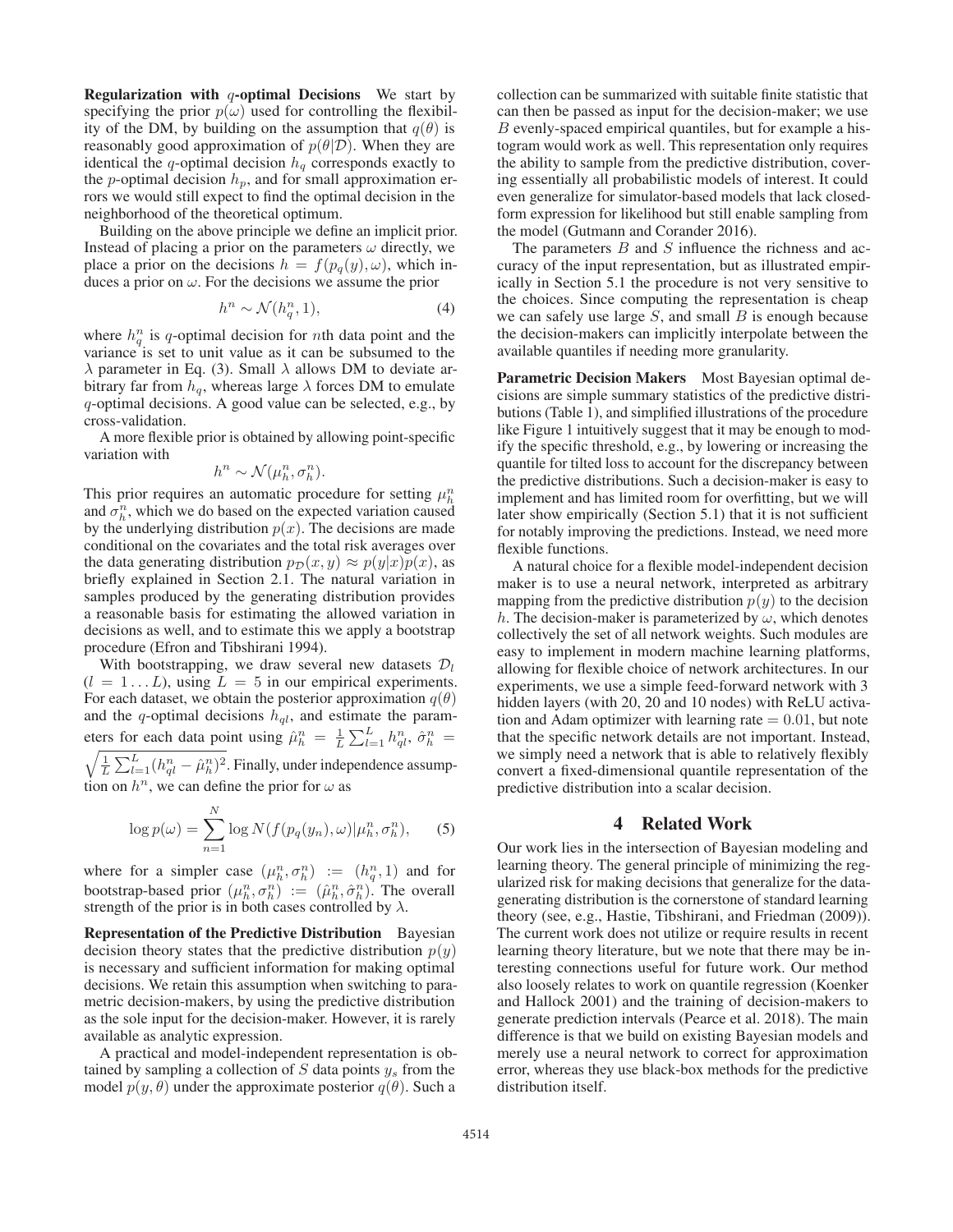

Figure 2: Matrix Factorization of *last.fm* data: (Left:) Predictive performance on test data, showing the proposed method clearly outperforms LCVI for tilted losses. (Middle:) Regularization effects on test and training data for squared and tilted ( $t = 0.5$ ) loss, showing how the regularization completely removes overfitting. (Right:) Effects of number of samples and predictive distribution representation (number of quantiles) on test data performance for tilted ( $t = 0.5$ ) loss.

The most closely related work is on direct loss-calibration of posterior approximations (Lacoste-Julien, Huszár, and Ghahramani 2011; Abbasnejad, Domke, and Sanner 2015). We propose an alternative for that approach and will empirically compare the proposed solution against the latest loss-calibration method (Kuśmierczyk, Sakaya, and Klami 2019), and hence describe here their approach briefly.

The core idea of loss-calibration is to replace the original learning objective, in case of variational approximation, a lower bound to the marginal likelihood  $\log p(\mathcal{D})$ , with an augmented objective that involves a separate term accounting for the loss

$$
\underbrace{\mathbb{E}_{q(\theta; \alpha)} \left[ \log p(\mathcal{D}, \theta) - \log q(\theta; \alpha) \right]}_{\text{lower bound to } \log p(\mathcal{D})} + \underbrace{\mathbb{E}_{q(\theta; \alpha)} \left[ \log u(\theta, h) \right]}_{\text{utility term}}.
$$

The function  $u(\theta, h)$  is the loss  $\ell(\theta, h)$  transformed to utility (Berger 1985). This augmented objective is maximized, typically with an alternating algorithm, with respect to both the parameters  $\alpha$  of the approximation and the decisions h. The decisions influence the approximation and the approximation influence the decisions, and hence the optimization is tightly coupled. This implies that the procedure needs to be carried out separately for all losses of interest and the algorithmic details need to be derived for each approximation strategy separately. Our approach is applied on top of existing approximation and hence does not suffer from these limitations: Once the approximation is available, we can easily optimize for any loss without needing to re-iterate the inference.

# 5 Experiments

To illustrate and validate the procedure we conduct a series of experiments, using variational approximation as  $q(\theta)$ . We first compare the method against the alternative of calibrating the posterior inference to account for the loss for a matrix factorization model, and then demonstrate improved decisions for a sparse regression model and a multilevel model for cases with approximations. We also study practical decisions regarding the input representation and regularization. The code to reproduce our experiments is available online.<sup>1</sup>

## 5.1 Predictive Performance

We compare our approach to Loss-calibrated Variational Inference (LCVI) by Kuśmierczyk, Sakaya, and Klami (2019), the closest alternative to our method, using the same simplified probabilistic matrix factorization model

$$
Y \sim \mathcal{N}(ZW, \sigma_y), \quad W_{ik} \sim \mathcal{N}(0, \sigma_W), \quad Z_{kj} \sim \mathcal{N}(0, \sigma_z)
$$

they used for demonstrating loss-calibration improves predictions over standard variational inference on a subset of *last.fm* data (Bertin-Mahieux et al. 2011). We use their code<sup>2</sup> to precisely reproduce the experiment, matching all of their modeling and approximation choices ( $K = 20$ ,  $\sigma = 10$ , mean-field Gaussian approximation, and log-transformation for the count data).

Figure 2 (left) compares relative reduction of empirical risk ( $\mathcal{I} = \frac{\varepsilon \mathcal{R}_{VI} - \varepsilon \mathcal{R}}{\varepsilon \mathcal{R}_{VI}}$ , where  $\mathcal{E} \mathcal{R}_{VI}$  is the risk of q-optimal decision on standard approximation) on the test data for the same four losses they used. For tilted losses the proposed approach using neural network as decision-maker dramatically outperforms LCVI, reaching  $7 - 24\%$  risk reduction depending on the t parameter of the loss. This demonstrates the proposed approach has clear practical value over the alternative of fine-tuning the approximation itself. The simpler decision-maker that only optimizes for the quantile is unable to improve the decisions, demonstrating that it is preferable to learn a more flexible mapping.

For squared loss even the neural decision-maker performs poorly, due to overfitting. Figure 2 (middle) illustrates how regularizing the decision-maker towards the  $q$ -optimal decisions using the prior (5) elegantly removes the overfitting. The method never achieves risk reduction, but instead converges to the standard q-optimal estimator. Consequently, there are scenarios for which the computationally more expensive LCVI is able to improve the predictions, whereas the proposed method is not.

### 5.2 Posterior Representation

In practical computation the posterior predictive distribution is presented using empirical quantiles of samples drawn from the predictive distribution (Section 3.2). The choice of the

<sup>1</sup> https://github.com/tkusmierczyk/correcting approximate bayesian predictions

<sup>2</sup> https://github.com/tkusmierczyk/lcvi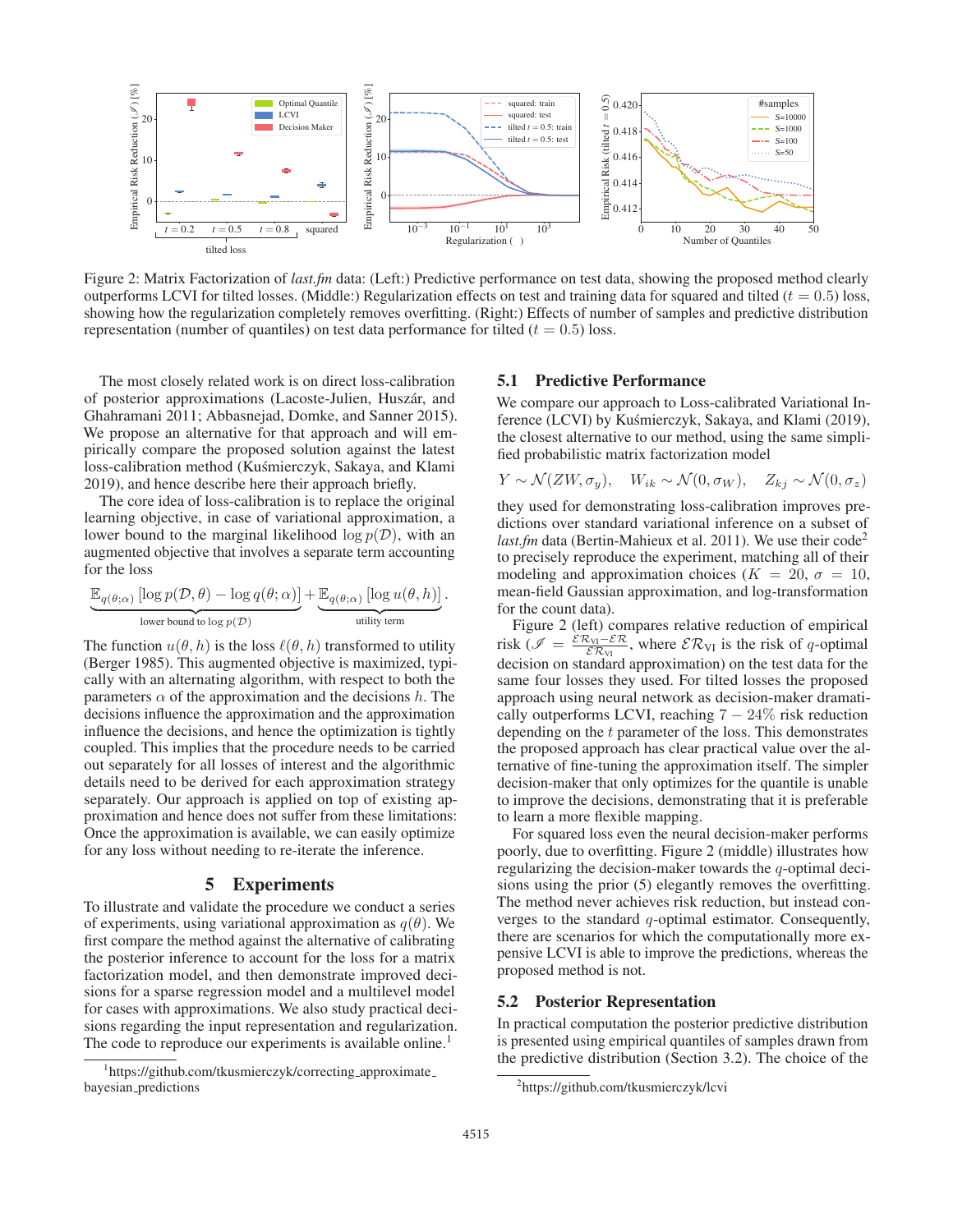

Figure 3: (Top:) Risk for tilted loss ( $t = 0.5$ ) on test subset of *radon* data. The proposed method with regularization (solid green) is able to significantly reduce the risk over the q-optimal baseline (dashed red) for poor approximations. (Bottom:) The method is very insensitive to the regularization parameter  $\lambda$ ; all choices improve over the q-optimal baseline.

sample size  $S$  and the number of quantiles  $B$  naturally influences the representation accuracy. We study the effect of these parameters on the same data and model as above.

Figure 2 (right) compares test data empirical risk averaged over 10 different random initializations for various representations. Since it is beneficial to use large sample size, and the computational cost of drawing the samples is negligible compared to other stages of the procedure (fitting the approximation, training the decision-maker) we use  $S = 1000$  in other experiments. The risk improves also when increasing the representation size, and for the other experiments we use  $B = 20$  quantiles. However, it is worth noting that already very few quantiles are sufficient for improving the risk compared to q-optimal decisions (q-risk =  $0.46$ ).

## 5.3 Handling VI Failures

The main use for the method is in correcting for inaccurate posterior approximations. Hence, we conduct experiments on two separate regression models to validate this. At the same time, we illustrate the bootstrap-based regularization strategy.

Multilevel Models with Poor Approximation Since variational approximations are trained with iterative algorithms, we can construct a controlled experiment by terminating the inference algorithm early and varying the termination point. In general, approximations trained for shorter time are further away from the final approximation and the true posterior.

We use the *radon* data and the multi-level model

$$
y_i = \alpha_{j[i]} + \beta x_i + \epsilon_i, \quad \alpha_j = \gamma_0 + \gamma_1 u_j + \zeta_j, \quad \zeta_j \sim \mathcal{N}(0, \sigma_\alpha^2)
$$



Figure 4: Risk for squared and tilted ( $t = 0.5$ ) loss on test subset of *corn* data. For three initializations the approximation fails to converge and  $q$ -optimal decisions have very high risk, but the decision-maker (blue) is able to correct for the failure.

for modeling it (Gelman and Hill 2006). The model is implemented using the publicly available Stan code<sup>3</sup>, using the Minnesota subset of the data and conforms to its details. The inference is carried out using automatic differentiation variational inference (Kucukelbir et al. 2017), and we split the data randomly into equally sized training and test set.

Figure 3 (top) compares performance of different decisionmaking strategies (vertical axis) w.r.t quality of the approximation fit controlled by number of training iterations (horizontal axis). Hamiltonian Monte Carlo (Hoffman and Gelman 2014) provides here sufficiently accurate posterior to act as the baseline, and we see that variational approximation converges sufficiently close to the true posterior around  $10<sup>4</sup>$ iterations, reaching the p-risk. The proposed method without regularization achieves relatively good risk already for very poor posterior approximations, but never converges to the optimal decision due to overfitting. The variant regularized with the bootstrap-based prior in Eq. (5) achieves the best of both worlds, reducing the risk for poor approximations but converging to the p-optimal decisions when the approximation becomes good. Figure 3 (bottom) plots the risk at  $10<sup>3</sup>$  iterations (still incorrect approximation) as a function of the regularization parameter  $\lambda$ , showing that the method is robust to the choice of  $\lambda$ ; all values within the range improve compared to the q-optimal baseline, and for  $\lambda \in [10^{-1}, 10^2]$ the risk is virtually identical.

Sparse Models with Failure of Convergence Variational approximations have trouble with multimodal or otherwise complicated posteriors. Yao et al. (2018) use models with horseshoe priors (Carvalho, Polson, and Scott 2010) for demonstrating this, and we use the same model family to demonstrate how we can still recover good decisions even when this happens. We use the sparse regression model

$$
y|\beta \sim \mathcal{N}(X\beta, \sigma), \quad \beta_j|\tau, \lambda, c \sim \mathcal{N}(0, \tau^2 \tilde{\lambda}_j^2),
$$
  

$$
\lambda_j \sim C^+(0, 1), \quad \tau \sim C^+(0, \tau_0), \quad c^2 \sim \text{Inv-Gamma}(2, 8),
$$

 $\sim$  2  $\sim$ 

<sup>3</sup> http://mc-stan.org/users/documentation/casestudies/radon.html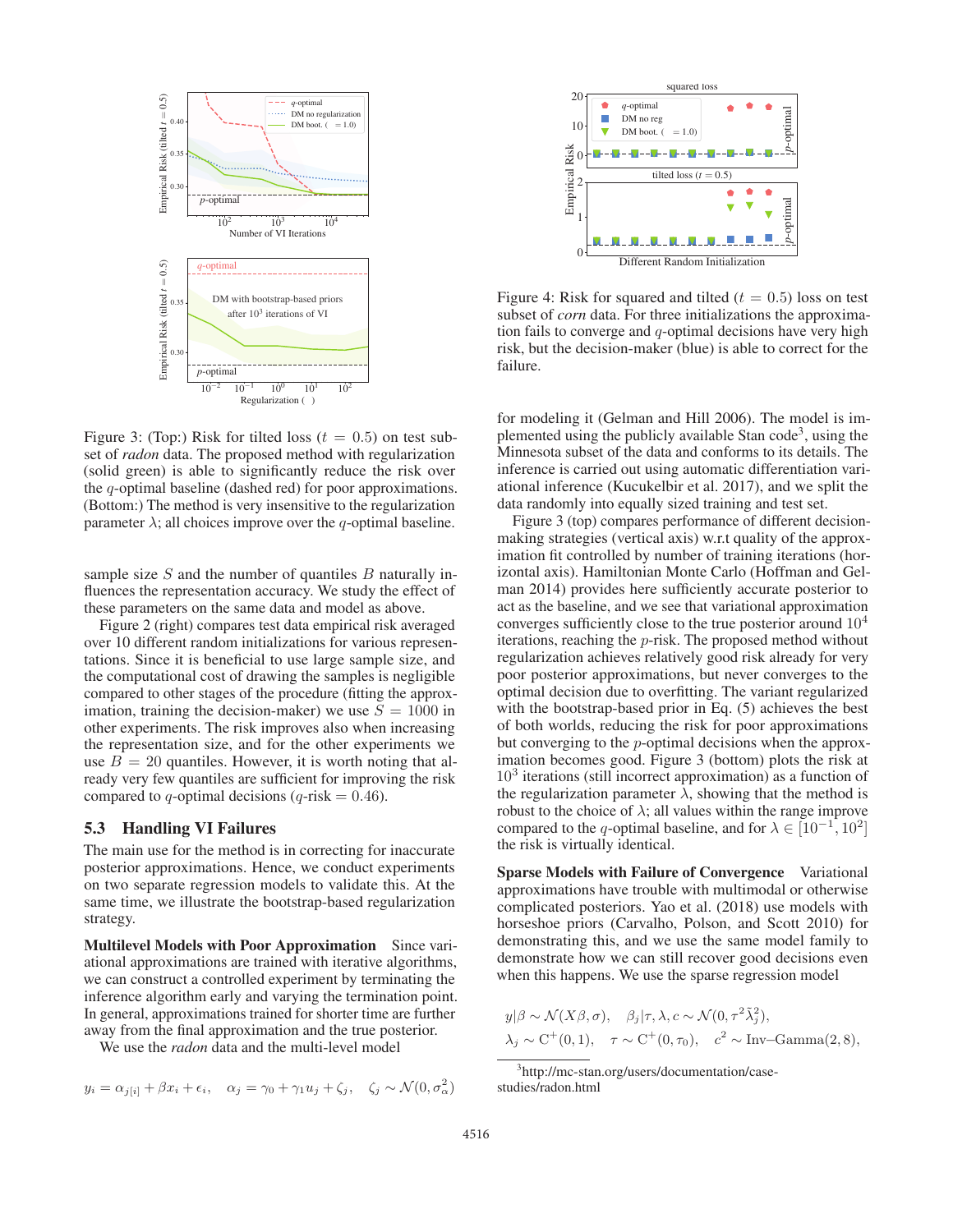following closely a classification model proposed by Piironen and Vehtari (2017) with public Stan code<sup>4</sup>, but change to Gaussian likelihood suitable for regression problems. We apply the model on the *corn* data (Chen and Martin 2009), that we randomly split into equally sized training and test subsets.

For this model the quality of the variational approximation is sensitive to random initialization and the stochastic variation during the optimization, so that occasionally the posterior is reasonable whereas for some runs it converges to a very bad solution. Figure 4 illustrates the risk for 10 independent runs with different random seeds, showing that for 7 runs all decision-making strategies are sufficient. However, for 3 of the runs the  $q$ -optimal decision fails miserably, yet the parametric decision-maker is able to recover essentially poptimal decisions. In other words, we show that the proposed strategy is able to correct for the mistake in the posterior.

# 5.4 Model Faithfulness

The main goal of our work is to improve the decisions made given a specific probabilistic model, which means the decisions should remain faithful to the underlying model: The decision-maker should correct for mistakes in the posterior approximation but not for model misspecification, since the users needs to be able to rely on interperations of the model. Next we show the regularization strategy proposed in Section 3.2 achieves this.

Figure 5 shows the predictive distribution of intentionally incorrect model, a linear model for highly non-linear data. Even though the decision-maker only takes as input the predictive distribution (red shaded area), a flexible enough DM learns to ignore the model and returns the upper quantile of the data distribution that minimizes the risk. This can be done because there exists a mapping from the predictive quantiles back to the covariates, and hence the neural network can implicitly use the covariates themselves for predictions. In other words, it can learn to directly map the non-linear data, without conforming to the linear model.

Regularizing with (4) smoothly transitions the decisions towards the q-optimal decision, here a linear function of the covariates. Sufficiently strong regularization prevents the flexible DM module from overriding the model.

## 6 Conclusion

Even though Bayesian decision theory (Berger 1985) elegantly separates inference from decisions, this separation is constantly being misused by applying decision rules derived for the true posterior to approximations. This may dramatically affect the decisions, typically in a manner that is difficult to notice since there is no access to the true p-risk.

Some effort has been made to remedy this, by directly modifying the inference process to account for the decision loss (Lacoste-Julien, Huszár, and Ghahramani 2011; Cobb, Roberts, and Gal 2018; Kuśmierczyk, Sakaya, and Klami 2019; Abbasnejad, Domke, and Sanner 2015), but



Figure 5: Without regularization the decision-maker can ignore the underlying linear model (red), but the proposed regularization strategy prevents this and provides predictions that are compatible with the model and only account for approximation error. Here the q-optimal decisions are also p-optimal, because there is no approximation error.

these works are computationally costly and have demonstrated only marginal improvements. We proposed the alternative of retaining the original approximation and changing the decision-making process instead, by replacing the analytic decision with parametric decision-making module. This has the advantage of being agnostic to the inference strategy used, making the approach applicable to, e.g., improving predictive accuracy of models for which inference has already been carried out. To demonstrate the generality of our method, we ran several experiments on top of posterior approximations computed by probabilistic programming system Stan (Carpenter et al. 2017), demonstrating improved decisions for cases where the posterior approximation is inaccurate.

While the notion of directly optimizing for empirical risk seems unorthodox in a Bayesian sense, we presented several arguments supporting the validity of the approach. By building on generalized Bayesian inference (Bissiri, Holmes, and Walker 2016) we reformulate reasoning over the decisionmakers as Bayesian inference, and we provide a prior distribution that allows controlling for how faithful we remain to the underlying model, with automatic procedure for selecting parameters that does not allow significant deviation. While some questions of interest still remain, we have demonstrated that the quantitative value of predictive Bayesian models can be improved by incorporating flexible decision-makers borrowed from the deep learning literature without compromising the interpretability of Bayesian modeling.

## Acknowledgements

This work was supported by the Academy of Finland, grant 313125, and the Flagship programme: Finnish Center for Artificial Intelligence, FCAI. We thank the Finnish Grid and Cloud Infrastructure (urn:nbn:fi:research-infras-2016072533) for computational resources.

<sup>2</sup> Predictions Predictions 0 Mean predictio q-optimal DM no reg −2 DM boot. ( =  $5 \times 10^{-4}$ DM boot.  $( = 1 \times 10^{-2}$  $-1$  0 1 Covariate